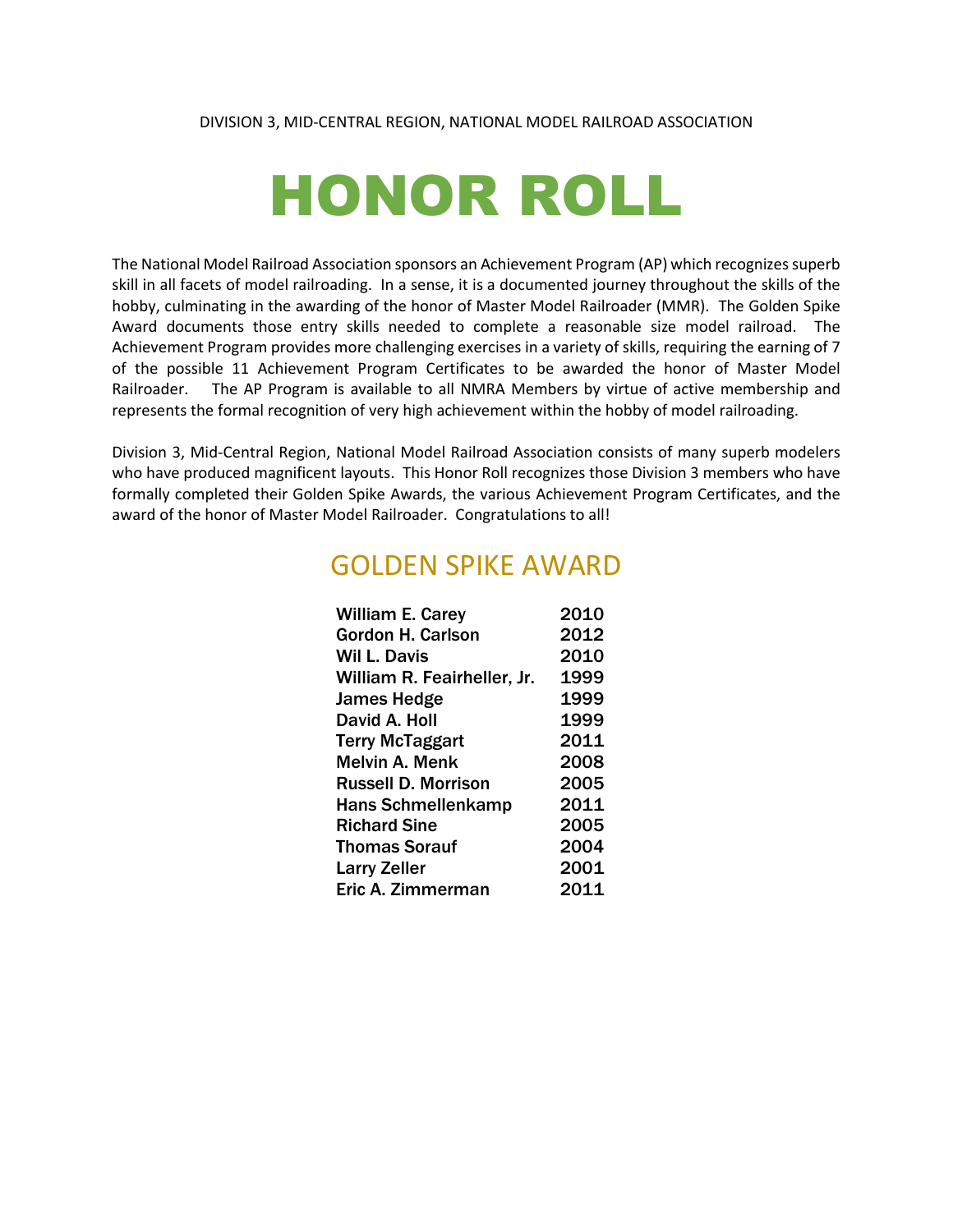# ACHIEVEMENT PROGRAM CERTIFICATES BY CATEGORY

## AP ELECTRICAL:

| Kenneth R. Allen         | 1979 |
|--------------------------|------|
| <b>Robert K. Fink</b>    | 1995 |
| <b>Ronald G. Schmidt</b> | 1990 |
| John M. Smith            | 2005 |

#### AP CHIEF DISPATCHER:

| Kenneth R. Allen         | 1977 |
|--------------------------|------|
| <b>Gordon H. Carlson</b> | 2012 |
| <b>Robert K. Fink</b>    | 1990 |
| <b>Phil Gliebe</b>       | 2015 |
| W. Allen McClelland      | 1970 |
| <b>Ronald G. Schmidt</b> | 1976 |
| John M. Smith            | 2006 |

#### AP ASSOCIATION VOLUNTEER:

| Kenneth R. Allen         | 1981 |
|--------------------------|------|
| Norman W. Courtney       | 2010 |
| Wil L. Davis             | 2010 |
| Robert K. Fink           | 1994 |
| <b>Philip Gliebe</b>     | 2011 |
| Mervin G. Hardman        |      |
| <b>James Helmbold</b>    | 2009 |
| <b>Rick Lach</b>         | 2015 |
| W. Allen McClelland      | 1967 |
| <b>Gary Salzgaber</b>    | 1982 |
| <b>Ronald G. Schmidt</b> | 1985 |
| John M. Smith            | 2005 |
| <b>Larry Zeller</b>      | 2001 |
| <b>Eric Zimmerman</b>    | 2015 |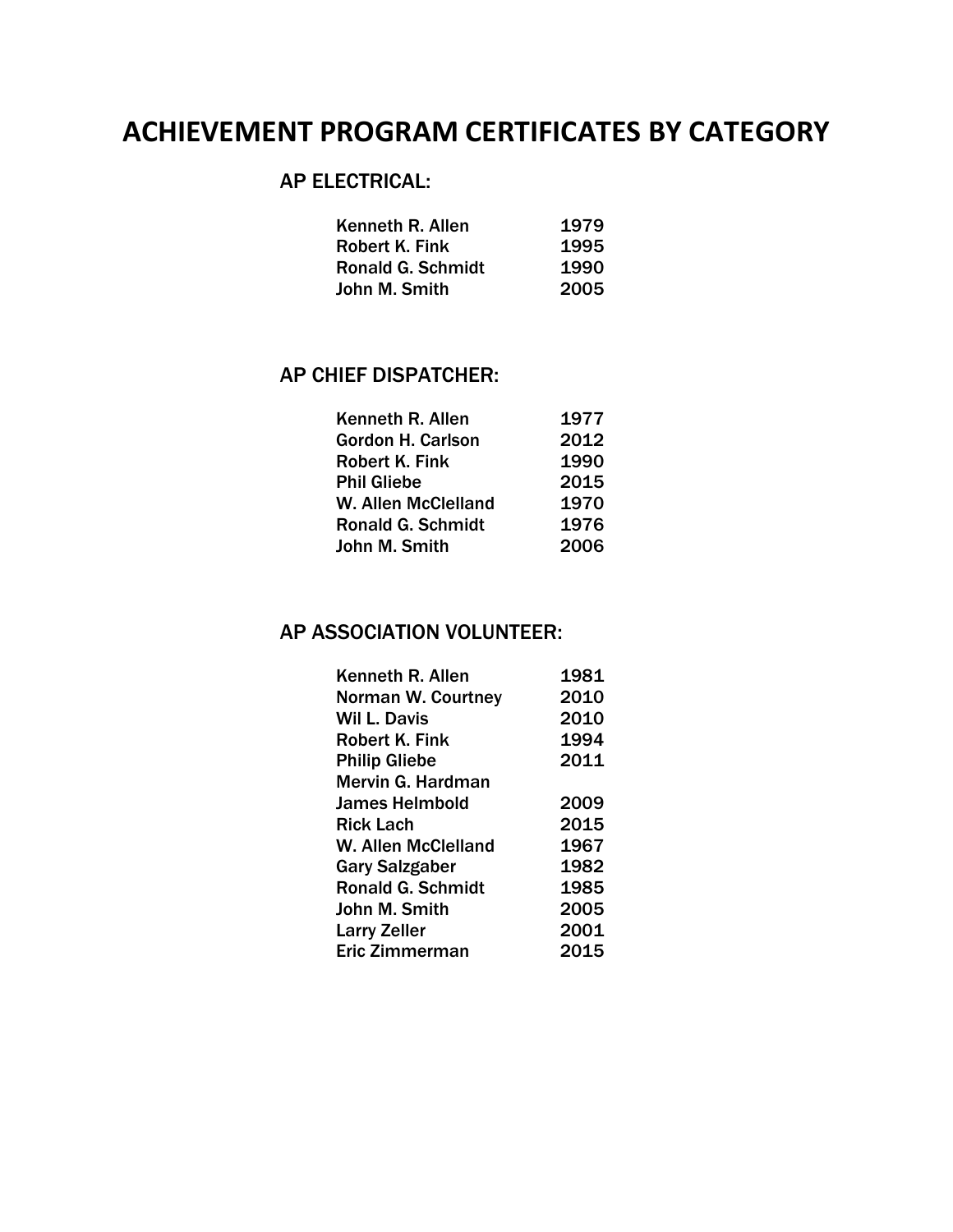# AP ASSOCIATION OFFICIAL:

| Wil L. Davis               | 2013 |
|----------------------------|------|
| Robert K. Fink             | 2008 |
| David A. Holl              | 1999 |
| <b>W. Allen McClelland</b> | 1978 |
| <b>Ronald G. Schmidt</b>   | 1999 |
| John M. Smith              | 2005 |
|                            |      |

### AP CARS:

| Robert K. Fink      | 1990 |
|---------------------|------|
| <b>Bill Florent</b> | 1980 |
| W. Allen McClelland | 1967 |
| Gary R. Salzgaber   | 1977 |

## AP SCENERY:

| <b>Robert K. Fink</b> | 1990 |
|-----------------------|------|
| W. Allen McClelland   | 1967 |
| Gary R. Salzgaber     | 1995 |

#### AP CIVIL:

| <b>Robert K. Fink</b> | 1990 |
|-----------------------|------|
| W. Allen McClelland   | 1967 |

## AP AUTHOR:

| <b>Robert K. Fink</b> | 1990 |
|-----------------------|------|
| <b>Philip Gliebe</b>  | 2013 |
| W. Allen McClelland   | 1967 |
| John M. Smith         | 2005 |